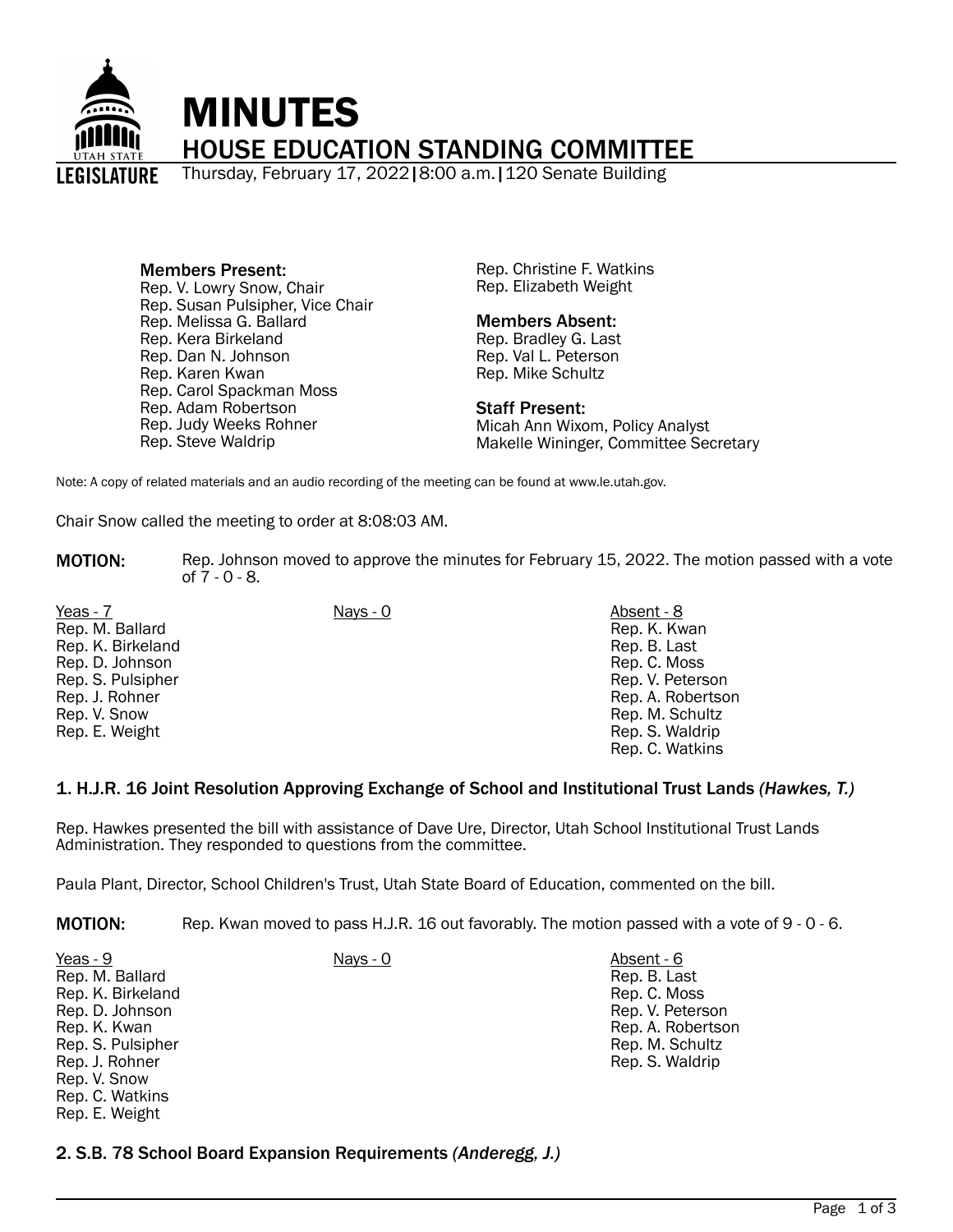Sen. Jacob Anderegg presented the bill.

MOTION: Rep. Watkins moved to pass S.B. 78 out favorably with further discussion from the committee. The motion passed with a vote of 9 - 0 - 6.

Yeas - 9 Nays - 0 Absent - 6 Rep. M. Ballard Rep. K. Birkeland Rep. D. Johnson Rep. K. Kwan Rep. S. Pulsipher Rep. J. Rohner Rep. V. Snow Rep. C. Watkins Rep. E. Weight

Rep. B. Last Rep. C. Moss Rep. V. Peterson Rep. A. Robertson Rep. M. Schultz Rep. S. Waldrip

# 3. 1st Sub. S.B. 127 Early Literacy Outcomes Improvement *(Millner, A.)*

Sen. Ann Millner presented the bill with assistance of Rich Nye, Superintendent, Granite School District. They handed out a document and responded to questions from the committee.

# [4 SB127 3rd Grad Reading Graphic](https://le.utah.gov/interim/2022/other/00001820.png)

Royce Van Tassell, Executive Director, Utah Association of Public Charter Schools, spoke in favor of the bill and responded to a question from the committee.

Jennifer Throndsen, Director of Teaching and Learning, Utah State Board of Education, commented the bill and responded to questions from the committee.

Karee Atkinson, President, Decoding Dyslexia Utah, and Rebecca Atkinson spoke in favor of the bill.

Elizabeth Garbe, Senior Director, United Way Salt Lake, spoke in favor of the bill.

Dr. Ray Reutzel, Senior Research Fellow, Center for the School of the Future, Utah State University, spoke in favor of the bill.

Lexi Cunningham, Executive Director, Utah School Superintendents Association and Utah School Boards Association, spoke in favor of the bill.

France Barral, Education Commissioner, Utah Parent Teacher Association, spoke in favor of the bill.

Dr. Parker Fawson, Director, Center for the School of the Future, Utah State University, spoke in favor of the bill.

Kelsey Brown, teacher assistant, spoke in favor of the bill.

Leah Hansen, member of the public, commented on the bill.

**MOTION:** Vice Chair Pulsipher moved to pass 1st Substitute S.B. 127 out favorably with further discussion from the committee. The motion passed with a vote of 8 - 0 - 7.